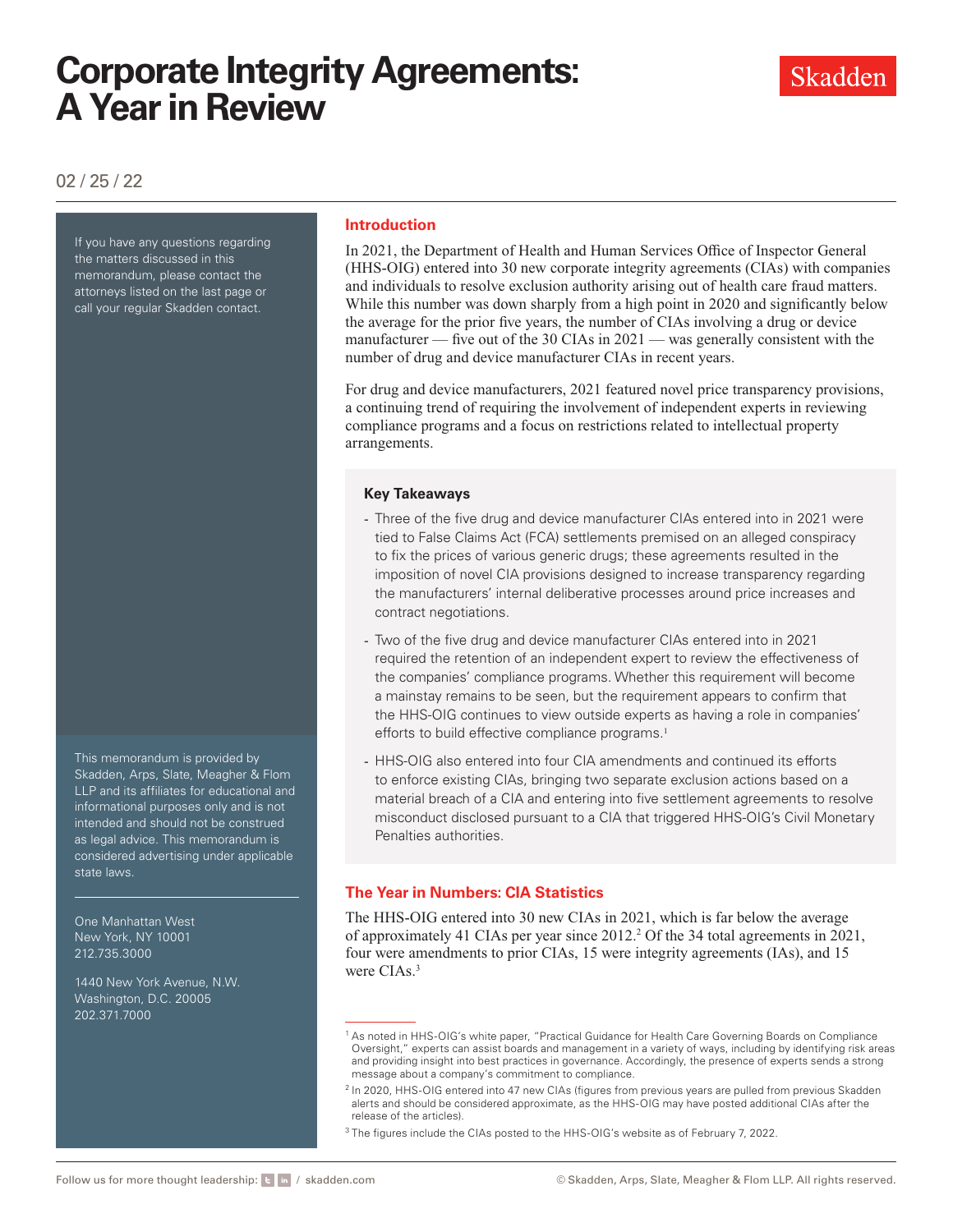

#### **Sector Breakdown of New CIAs<sup>4</sup>**

As is typical, the 30 new CIAs in 2021 spanned health care sectors. Although the highest number of CIAs involved individuals, small group practices or providers, the total number of such CIAs (11) is lower than in previous years. The "Other" category was the next largest (with seven agreements) and included entities that did not fall neatly into any sector (*e.g*., a county operating an acute-care hospital as part of a public safety net initiative and a university operating a laboratory and hospital-based facilities). The number of CIAs involving drug and device manufacturers remained fairly consistent, with only one fewer than in 2020 and three fewer than in 2019.<sup>5</sup>

#### **Key CIA Trends**

**Novel Price Transparency Provisions:** Drug and device manufacturers have faced increasing scrutiny of their product pricing, and the DOJ and HHS-OIG have particularly focused on

practices that they believe improperly prop up such pricing.6 Therefore, it is not surprising that HHS-OIG, in keeping with its effort to develop provisions to address new areas of compliance risk not addressed in prior CIAs, entered into three CIAs this year that include previously unseen price transparency provisions. These provisions require both internal monitoring and disclosure (to HHS-OIG) of the internal deliberative processes around price increases and contract negotiations. In particular, the CIAs require the companies to, among other things:

- implement a robust, written review and approval process for contracts with customers for the purchase of governmentreimbursed products that includes a review by legal personnel;
- maintain well-documented, centralized files of pricing and contracting activities;
- review a sample of customer contracts to assess whether pricing decisions and approvals were consistent with the company's policies;

<sup>&</sup>lt;sup>4</sup> Placing each company within a single sector is sometimes more art than science. We generally rely on Department of Justice (DOJ) press releases and company websites to determine a company's primary type of business.

<sup>5</sup> One of the five CIAs addressed conduct that was subject to a 2019 DOJ settlement. Based on publicly available data, the reason for the time lag between the settlement and the CIA is unclear.

 $6$  Most notably, since 2016, at least 20 companies have faced governmental investigations or litigation related to the alleged provision of illegal remuneration to Medicare patients in the form of copay subsidies. In those cases, the government has argued (among other things) that the manufacturers' copay subsidies (through donations to third-party patient assistance programs) were necessitated by high drug prices.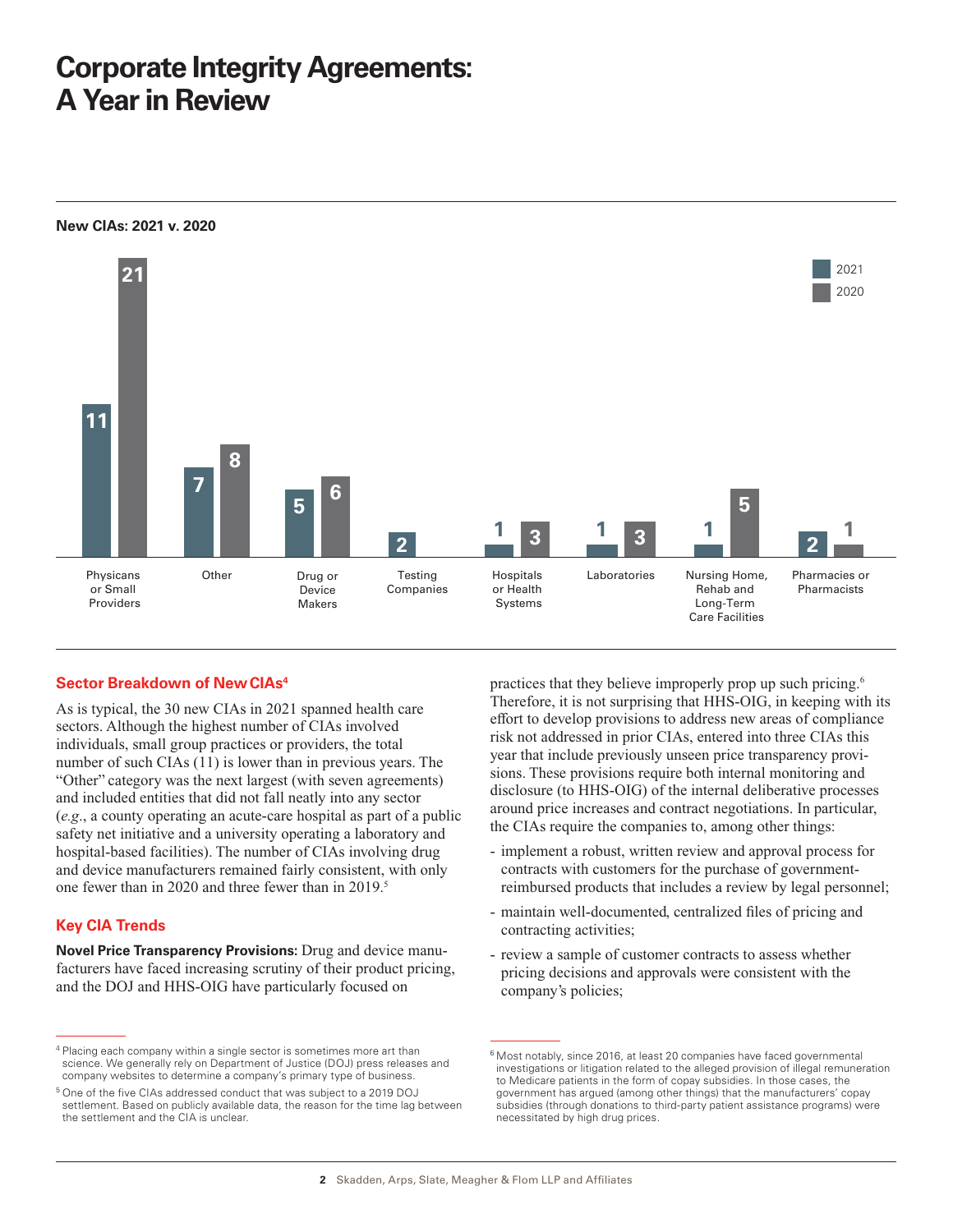- monitor the interactions of persons engaged in Pricing and Contracting Functions<sup>7</sup> with competitors through interviews and a review of records;
- report to HHS-OIG a summary of internal decisions and the decision-making process relating to an increase in list price for the company's top government-reimbursed products;
- provide pricing trend reports to HHS-OIG; and
- provide to HHS-OIG a list of reports submitted to any government agency or information made public, pursuant to any state or federal law, regarding price or any increase in price of certain products.

Although the contours may change, provisions related to pricing transparency are likely to appear in future CIAs, particularly if the underlying conduct involves pricing-related concerns. Such provisions provide the federal government with more information than is required under various state transparency measures and may furnish regulators with additional fodder as they continue to look for ways to indirectly control rising drug prices.

**Compliance Experts:** In recent years, a number of drug and device manufacturer CIAs have required the board of directors to engage an external compliance expert to review the effectiveness of the compliance program. This requirement was included in the two drug and device manufacturer CIAs entered into in 2021 that did not address price fixing. Notably, however, one of those took the requirement a step further, requiring the company (rather than the board of directors) to engage an external compliance expert to perform a similar review for each of the five reporting periods.8

**Financial Recoupment:** HHS-OIG also continued to require drug and device manufacturers to implement financial recoupment programs to put annual performance pay at risk of forfeiture and recoupment if an individual is determined to have engaged in significant misconduct. Although HHS-OIG required recoupment provisions only once per year in 2017, 2018 and 2019, it did so twice in 2020 and three times in 2021.

**CIAs Associated With Settlements Under \$20 Million:** As we have observed in prior alerts, HHS-OIG has not routinely required CIAs in connection with drug and device manufacturer DOJ settlements of under \$20 million.<sup>9</sup> Notably, however, two of the five drug and device manufacturer CIAs in 2021 were tied to settlements under this threshold. Both of these settlements involved allegations that device manufacturers paid kickbacks in the form of royalty fees, and one also alleged kickbacks through consulting and intellectual property acquisition fees. Not surprisingly, both of these CIAs included detailed controls around the purchase and licensing of intellectual property and royalty payments to ensure such arrangements to purchase or license intellectual property are appropriately documented, vetted by compliance personnel, based on fair market value and meet a legitimate business or scientific need.<sup>10</sup>

Although speaker programs were not the focus of the underlying settlements, the two CIAs also contained increasingly common speaker program restrictions, including implementation of an annual speaker program budget and the requirement of a well-documented needs assessment reviewed by the compliance department. One of the CIAs also required a centralized system for tracking speaker programs and attendees. The inclusion of these provisions in a CIA that did not arise out of speaker program-related violations suggests that HHS-OIG views the provisions as standard compliance best practices at this point.

**COVID-19 Flexibility:** As the U.S. enters the third calendar year of the COVID-19 pandemic, HHS-OIG continues to "consider the unique context in which the industry is presently operating."11 To date, this consideration has resulted in flexibility by HHS-OIG in working with individuals and entities operating under CIAs during the pandemic, including by granting deadline extensions in at least 81 CIAs.<sup>12</sup> This type of flexibility is likely to continue during the duration of the pandemic, but is not likely a long-term change in HHS-OIG's approach.

#### **OIG Enforcement Actions for CIA Violations**

In 2021, six entities disclosed conduct under a preexisting CIA that resulted in reportable event settlement agreements with the HHS-OIG. The conduct ranged from the payment of above fair market value for furniture and equipment leases to employing

 $7$  As defined by the CIAs, "Pricing and Contracting Functions" include (a) the setting or establishing of prices (including changes in prices) for Government Reimbursed Products, including but not limited to suggested wholesale prices, wholesale acquisition costs, average wholesale price and actual prices at which products are sold or offered for sale to customers in the U.S., and including all activities, systems, processes and procedures relating to market research and other pricing-related research and analysis, the development of pricing strategies and policies, and the approval processes and systems relating to the offering and negotiation of pricing terms with customers; and (b) the offering or selling of Government Reimbursed Products to any potential or current customer, including but not limited to all activities, systems, processes and procedures relating to offering, bidding, negotiating and contracting with customers or potential customers.

 $8$  This requirement is separate from, and in addition to, the standard requirement in all CIAs that the company engage an independent review organization to assess and report on its compliance with aspects of the CIA.

<sup>&</sup>lt;sup>9</sup> See, e.g., our January 21, 2020, client alert, "[HHS-OIG Year in Review: Pharma](https://www.skadden.com/insights/publications/2020/01/hhsoig-year-in-review) [and Medical Device CIAs Increase, Include Novel Provisions.](https://www.skadden.com/insights/publications/2020/01/hhsoig-year-in-review)

<sup>&</sup>lt;sup>10</sup> In 2021, four DOJ settlements with drug and device manufacturers exceeded \$25 million but did not result in a CIA; three of these involved exclusively non-health care fraud issues and one involved a *qui tam* suit in which the government declined to intervene.

<sup>&</sup>lt;sup>11</sup> See HHS-OIG Principal Deputy Inspector General Christi A. Grimm's [Keynote]( https://www.skadden.com/-/media/files/publications/2022/02/corporate-integrity-agreements-a-year-in-review/keynote-speech-at-hcca-compliance-institute.pdf) [Speech at HCCA Compliance Institute]( https://www.skadden.com/-/media/files/publications/2022/02/corporate-integrity-agreements-a-year-in-review/keynote-speech-at-hcca-compliance-institute.pdf) (April 19, 2021).

<sup>12</sup> *Id.*